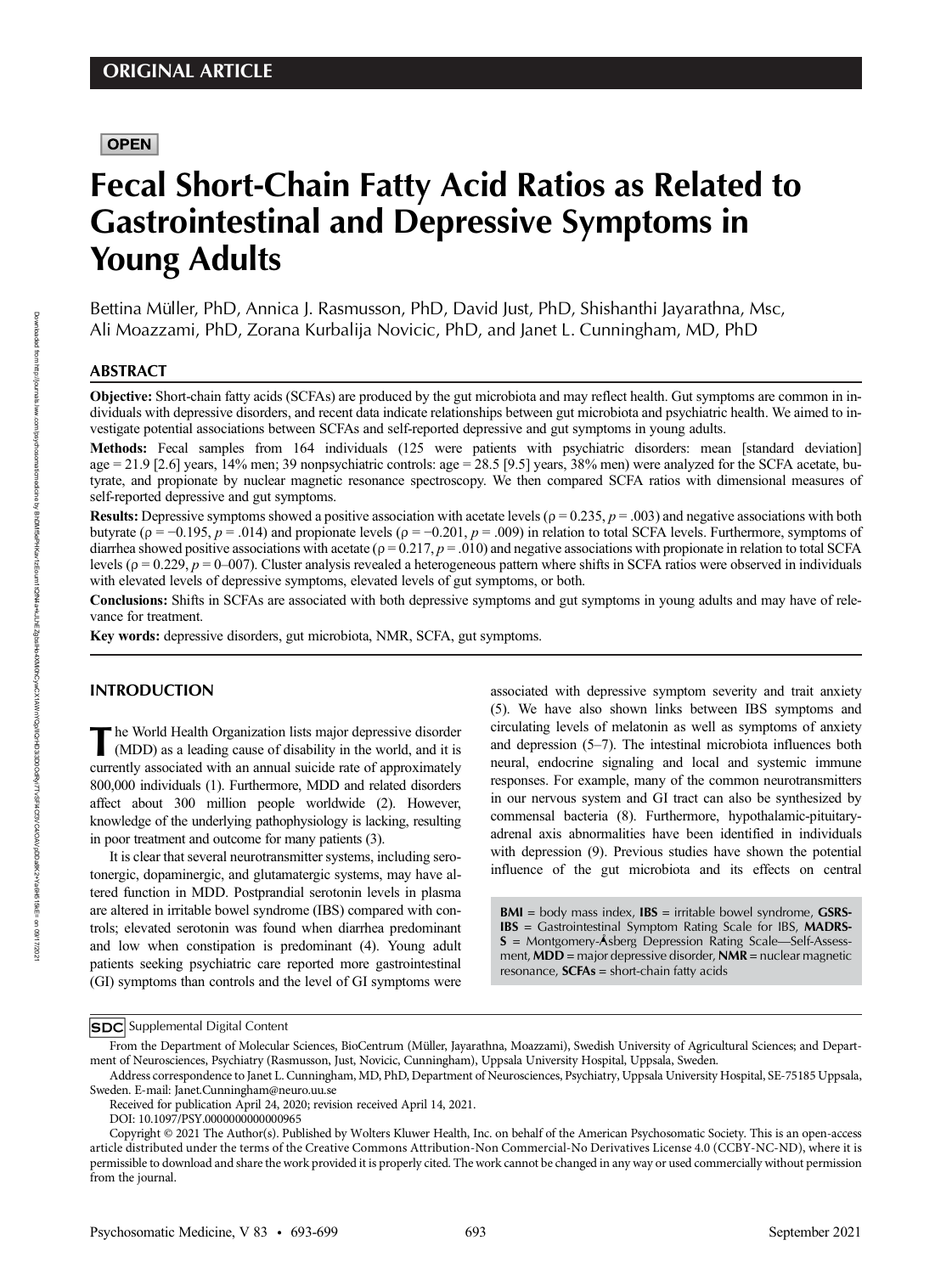regulatory systems that may influence body and brain function (10) including the hypothalamic-pituitary-adrenal axis (11). Corticotropin-releasing hormone administration results in higher ACTH in patients with IBS compared with controls and genetic variations in a CRH receptor gene have been linked to high anxiety trait and an increased risk of developing stress-induced psychopathology (12,13). Another proposed mechanism via CRH is mast cell activation and the release of proteases (14). Altered gut microbiotia composition, increased gut permeability, changes in enteroendocrine activity, and dysregulation of the immune system all interact and influence brain function (15,16).

Short-chain fatty acids (SCFAs) are bacterial fermentation products that have the potential to influence the intestinal immune responses (17). In the gut, the most abundant SCFAs are acetate, propionate, and butyrate in a molar ratio of 3:1:1 accounting for >95% of the SCFA content (18). Acetate, propionate, and butyrate have multiple functions including energy supply, stimulation of epithelial cell proliferation, and activation of G protein–coupled cell surface receptors, as well as direct effects on substrate and energy metabolism in peripheral tissues such as the liver and skeletal muscles (18). SCFAs can also stimulate gut endocrine cells to increase serotonin production (19).

A new field of research indicates that bacterial products including SCFAs may also play a major role in stress-induced disorders including anxiety- and depressive-like behavior. A recent rodent study showed that SCFA supplementation could counter the effects of chronic psychosocial stress on anxiety- and depressive-like symptoms and behavior (20). However, most of the studies investigating the role of SCFAs and their potential beneficial functions on brain and behavior are based on rodent models increasing the need of human studies on this topic. There are numerous reports linking IBS with depressive/anxiety disorders (21,22). Because microbial dysbiosis has been implicated as causative to gut-related symptoms in IBS, it is possible that shifts in SCFAs will be associated with both depressive symptoms and IBS.

The aim of the present study was to test if the levels of acetate, propionate, and butyrate in feces are related to self-reported symptoms of depression and GI symptoms in young adults with and without psychiatric disorders.

#### METHODS

#### **Participants**

Participants in this study were patients recruited to participate in "Uppsala Psychiatric Patient Samples," a project for collection of biological material from patients seeking psychiatric care at the Department of General Psychiatry at Uppsala University Hospital, Sweden. The patients in this study were recruited to Uppsala Psychiatric Patient Samples between September 2012 and February 2015. During this period, 388 patients were recruited to the biobank (23), and fecal samples from these 125 patients were available for SCFA analysis. Moreover, samples from 39 control individuals were available for SCFA analysis. The controls included staff members of the Uppsala University Hospital and students from Uppsala University. Assessment of psychiatric diagnoses was performed by trained personnel using the Swedish version of the Mini-International Neuropsychiatric Interview.

#### Ethical Approval

The study was approved by the Regional Ethics Committee in Uppsala (2012/081 and 2013/219). All participants signed an informed consent form.

# Depressive Symptoms (Montgomery-Åsberg Depression Rating Scale—Self-Assessment)

The self-rating version of the Montgomery-Åsberg Depression Rating Scale—Self-Assessment (MADRS-S) was used for rating depressive symptoms (24–27). The MADRS-S has been demonstrated to be a reliable patient-administered tool for depressive symptoms and consists of nine questions rated on a 0 to 6 Likert scale, with a possible score range from 0 to 54 (28).

#### Gastrointestinal Symptoms

We used the Swedish translation of the Gastrointestinal Symptom Rating Scale for IBS (GSRS-IBS) to evaluate GI symptoms. This is a validated self-assessment instrument for evaluating IBS symptoms that is able to discriminate symptom severity and frequency (29). The participants (both patients and controls) reported GI symptoms during the last week and scored the symptoms from 1 to 7 using the Likert scale, with possible total scores ranging from 13 to 91 points. The questionnaire includes 13 questions that are grouped into symptom clusters: pain syndrome, bloating syndrome, constipation syndrome, diarrhea syndrome, and satiety.

# Analysis of SCFAs

SCFA has been analyzed using nuclear magnetic resonance (NMR) spectroscopy. Between 100 and 500 mg of stool sample was diluted with 1.5 mL sodium phosphate buffer (0.4 M, pH 7.0), homogenized by vortex mixing and centrifuged at 6300 rpm at 4°C for 15 minutes. From the supernatant, 1.5 mL of fecal water has been transferred to a fresh tube and subjected to centrifugation at 20,000g at 4°C for 15 minutes. This step was repeated once with 1 mL of supernatant recovered from the previous centrifugation. Finally, 525 μL of the supernatant was mixed with 45 μL  $D_2O$ and 30 μL internal standard. Each sample solution (560 μL) was transferred to a 5-mm NMR tube, and the 1H NMR spectra were acquired using a Bruker Advance III spectrometer operating at 600-MHz proton frequency and equipped with a cryogenically cooled probe and an autosampler. Each spectrum was recorded (25°C, 128 transients, acquisition time of 1.8 seconds, relaxation delay of 4 seconds) using a zgesgp pulse sequence (Bruker Biospin) using excitation sculpting with gradients for suppression of the water resonance. For each spectrum, 65,536 data points were collected over a spectral width of 17,942 Hz (30). All NMR spectra were processed using Bruker TopSpin 4.1 software. The data were Fourier transformed after multiplication by a line broadening of 0.3 Hz and referenced to internal standard peak TSP at 0.0 ppm. Baseline and phase were corrected manually. Each spectrum was integrated using Amix 3.7.3 (Bruker BioSpin GmbH, Rheinstetten, Germany) into 0.01-ppm integral regions between 0.41 and 10 ppm, in which areas between 4.52 and 5.00 ppm were excluded. Each integral region was referenced to the internal standard. The integral regions corresponding to SCFAs were adjusted for milligrams of stool samples extracted and used for further statistical analysis. Few samples were analyzed with lesser sample amounts. Absolute numbers and calculation can be found in the Supplemental Digital Content file, [http://links.lww.com/PSYMED/A756.](http://links.lww.com/PSYMED/A756) Relative ratios of SCFAs were used for statistical analysis, as these were less dependent on time or temperature differences during sample handling (31).

#### Statistical Analysis

Before all analyses, the variables were screened for the distribution of normality with Shapiro-Wilk test of normality  $(p > .05)$  and visually estimated for normal distribution (histogram, Q-Q-plot box-plot). We calculated acetate, butyrate, and propionate reference values as a ratio each to the total SCFAs (sum of acetate, butyrate, and propionate) in the sample. We performed Mann-Whitney tests to investigate the statistical difference between patient and controls regarding ratios of acetate, butyrate, and propionate; sex; and psychiatric medication. Bivariate analysis was performed to test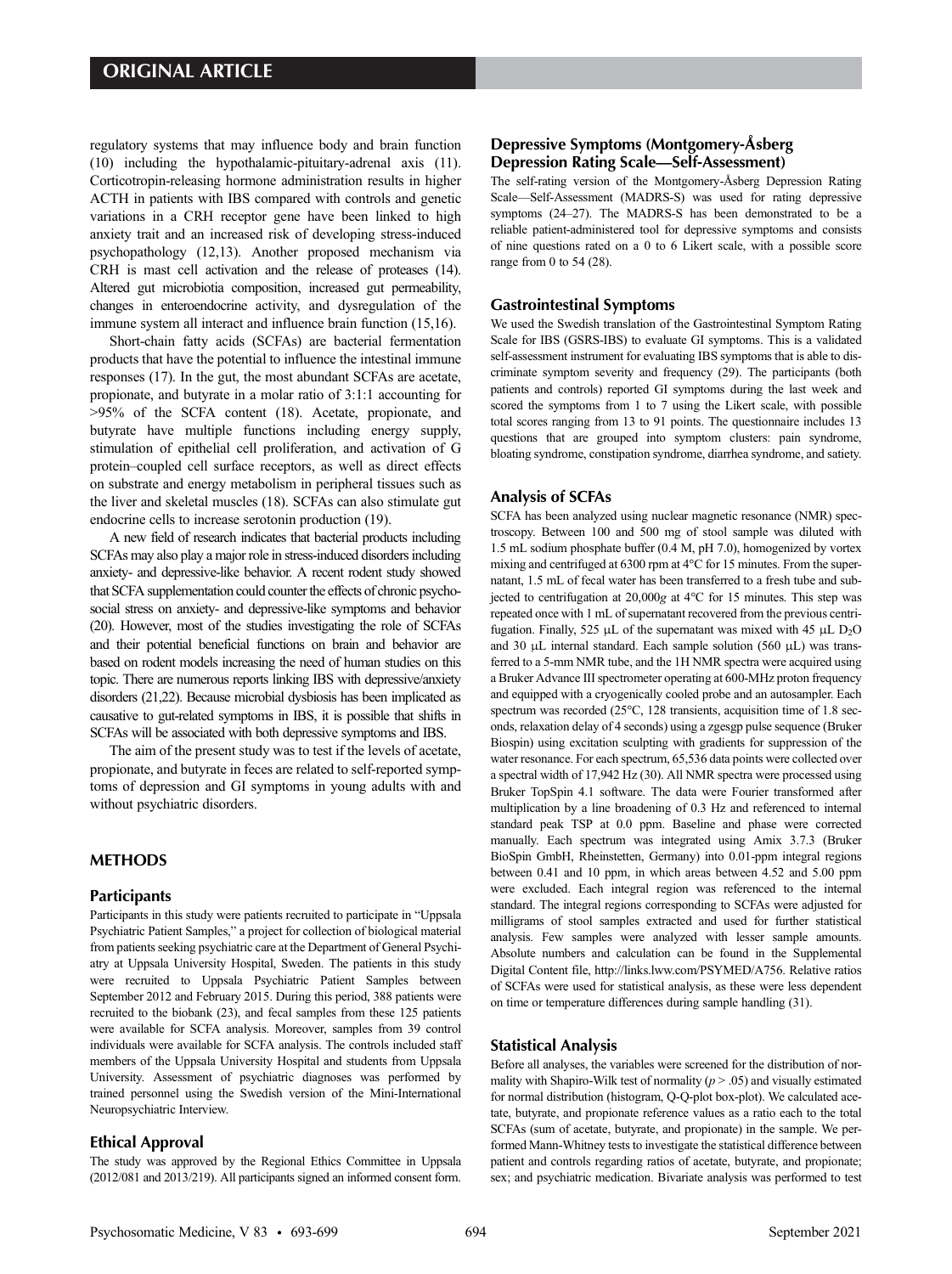if body mass index (BMI) and age were associated with SCFAs with Spearman rank correlation.

Correlation analysis (partial Spearman rank-order correlations) was performed to analyze if acetate, butyrate, and propionate ratios were related to depressive symptoms severity (MADRS-S total score) and self-reported GI symptoms (GSRS-IBS). In all partial correlations analyses, we controlled for BMI and use of psychiatric medication (yes/no). Individuals with incomplete or missing symptomatic data were also excluded from the respective statistical analyses (missing data for MADRS-S  $[n = 2]$ , GSRS-IBS  $[n = 20]$ , and BMI  $[n = 5]$ ). The significance level was set to a p value less than .05, and because we considered our study as an extensive pilot study, with low statistical power, we did not perform any corrections for multiple testing. We did dimensional analyses and combined cases and controls because controls were also displaying a range of both depressive and gut-related symptoms.

A hierarchical linear regression model was performed with MADRS-S total score as the dependent variable. Predictors included in the first model were SCFA ratios, BMI, age, and psychiatric medication (yes/ no), and then the GI symptoms were added in the second model and the change in  $R^2$  was noted. These statistical analyses were conducted using the SPSS Statistics Version 25.

Cluster analysis was performed using the statistical software R. A heat map was created to visualize the relationship between the individual gut and depressive symptoms and the SCFA ratios (using the package ggplots2). For the cluster analysis, only 137 individuals had complete data from GSRS-IBS, MADRS-S, and SCFA ratios, which were respectively transformed to z scores. To visualize the distribution of data, high levels or scores are coded orange, whereas low levels or scores are coded purple. The BMI on the left side of the heat map is colored blue, where low BMI is colored light blue. To illustrate patients and controls, on the right-side

## TABLE 1. Relevant Characteristics of the Cohort

|                                            | Patients ( $n = 125$ ) | Controls ( $n = 39$ ) |
|--------------------------------------------|------------------------|-----------------------|
| Age, mean (SD), y                          | 21.9(2.6)              | 28.5(9.5)             |
| Sex, men/women (% men)                     | 17/108(14)             | 15/24(38)             |
| BMI, median (range), $\text{kg/m}^2$       | $22.4(15.1 - 46.6)$    | $23.0(18.1 - 37.8)$   |
| MADRS-S total score, median (range)        | $22(0-49)$             | $5(0-20)$             |
| GSRS-IBS total score, median (range)       | $31.5(13 - 78)$        | $23.0(13 - 47)$       |
| Medication, $n$ (%)                        |                        |                       |
| Any medication                             | 106 (84.8)             | 20(51.2)              |
| Any psychiatric medication                 | 82 (66)                | 3(8)                  |
| Other anxiolytic medication <sup>a</sup>   | 29(23)                 | 0(0)                  |
| Antidepressive treatment <sup>b</sup>      | 58 (46)                | 3(7.7)                |
| Antipsychotics                             | 7(5.6)                 | 0(0)                  |
| Antiepileptics                             | 11(8.8)                | 0(0)                  |
| Benzodiazepines                            | 4(3.2)                 | 0(0)                  |
| Z analogs                                  | 7(5.6)                 | 0(0)                  |
| Immune modulating                          | 8(6.4)                 | 0(0)                  |
| Diagnosis, $n$ (%)                         |                        |                       |
| Current depressive episode (UP/BP)         | 68 (54.4)              | 0(0)                  |
| Any bipolar disorder $\epsilon$            | 23(18.4)               | 0(0)                  |
| Celiac disease                             | 1(0.8)                 | 0(0)                  |
| Systemic inflammatory disease <sup>d</sup> | 4(3.2)                 | 0(0)                  |
| Lifetime depressive episode (UP)           | 73 (58.4)              | 5(13.8)               |
| Any anxiety disorder, DSM-IV               | 85 (68)                | 1(2.5)                |
| Anorexia                                   | 0(0)                   | 0(0)                  |
| Bulimia nervosa                            | 10(8)                  | 0(0)                  |
| <b>SCFAs</b>                               |                        |                       |
| Acetate ratio, median (range)              | $0.77(0.45 - 0.98)$    | $0.76(0.44 - 0.87)$   |
| Butyrate ratio, median (range)             | $0.05(0.01 - 0.12)$    | $0.05(0.03 - 0.09)$   |
| Propionate ratio, median (range)           | $0.18(0.01 - 0.43)$    | $0.18(0.08 - 0.51)$   |

SD = standard deviation; BMI = body mass index (missing data for 4 patients); MADRS-S = Montgomery-Åsberg Depression Rating Scale—Self-Assessment (missing data for 1 patient); GSRS-IBS = Gastrointestinal Symptom Rating Scale for Irritable Bowel Syndrome (missing data for 14 patients and 4 controls); UP/BP = unipolar/bipolar disorder; DSM-IV = Diagnostic and Statistical Manual of Mental Disorders, Fourth Edition; SCFAs = short-chain fatty acids.

<sup>a</sup> Sedating antihistamines, phenothiazines.

 $<sup>b</sup>$  Selective serotonin reuptake inhibitors, serotonin-norepinephrine reuptake inhibitor, mood stabilizers, and atypical antidepressants.</sup>

 $c$  Bipolar types I and II and nonspecified.

 $\real^d$  Systemic inflammatory disease, that is, four cases of inflammatory bowel disorder.

One patient had comorbid high functioning autism and dyslexia, one patient had comorbid attention-deficit/hyperactivity disorder, one case presented psychotic symptoms, and one patient has since this study started committed suicide.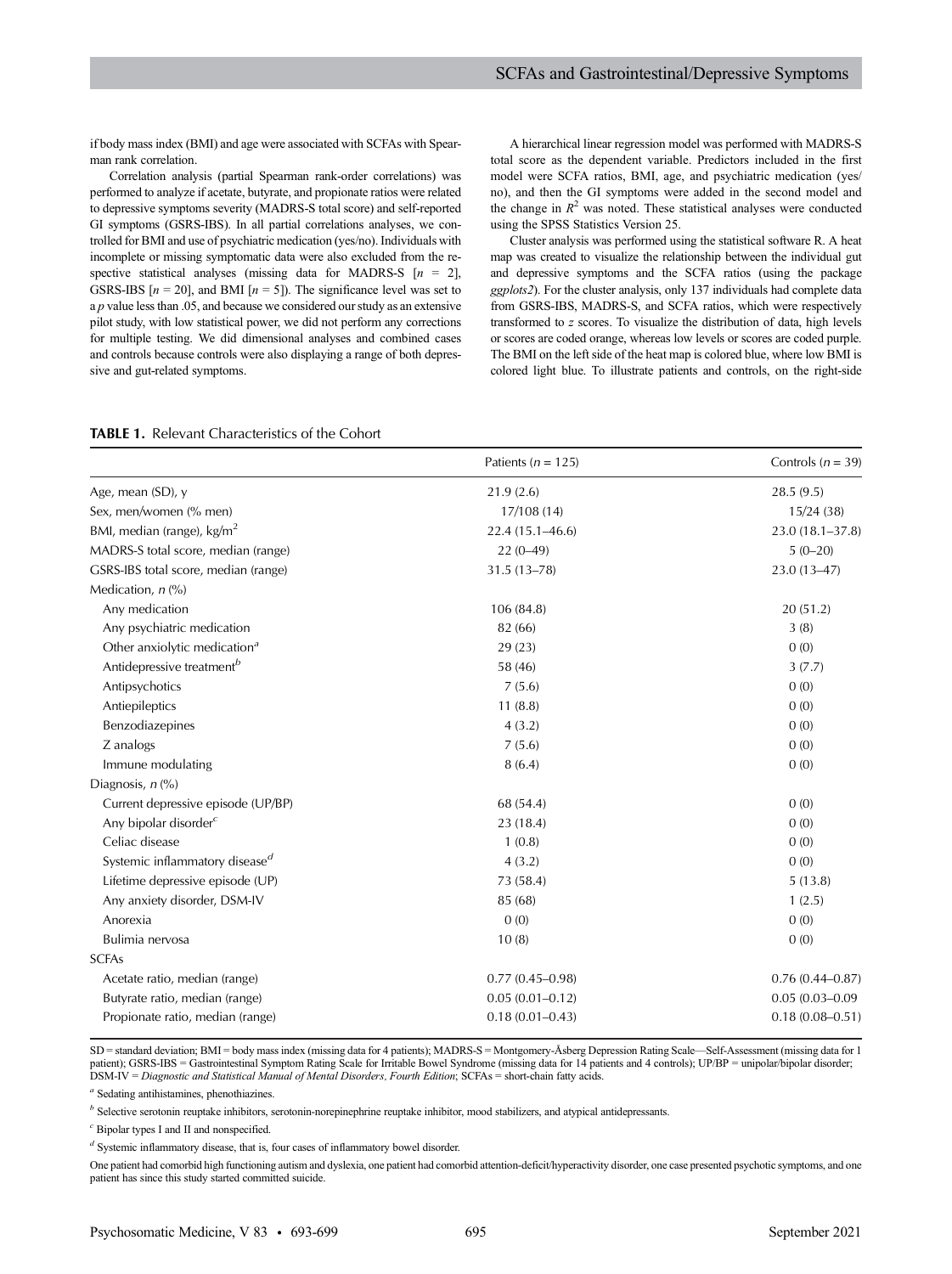TABLE 2. Relation of Depressive Symptoms and Acetate, Butyrate, and Propionate Ratios, Shown by Correlation Coefficients and Two-Tailed p Values for Partial Bivariate Associations Between the SCFA Ratios and the Montgomery-Åsberg Depression Rating Scale—Self-Assessment

|         | Population | Acetate      | <b>Butyrate</b> | Propionate      |
|---------|------------|--------------|-----------------|-----------------|
| MADRS-S | P and C    | 0.235(0.003) | $-0.195(0.014)$ | $-0.207(0.009)$ |
| MADRS-S |            | 0.231(0.012) | $-0.246(0.007)$ | $-0.181(0.050)$ |

Adjusted for body mass index, age, and use of psychiatric medications (Y/N). Bold values indicate an association with a p value of less than .05. Reanalysis of the patient (P) data excluding controls (C) gave comparable results.

MADRS-S = Montgomery-Åsberg Depression Rating Scale—Self-Assessment; SCFA = short-chain fatty acid.

values that represent patients are in black and controls are marked gray. Furthermore, to visualize the clusters better, we colored the columns showing MADRS-S items in pink, the SCFA ratios in green, and the GSRS-IBS items in turquoise.

#### RESULTS

The sample's characteristics are described in Table 1. In the bivariate analyses, acetate ratios were negatively associated with BMI  $(-0.156, p = .049)$ , but no associations were found to butyrate ratios (0.103,  $p = 0.196$ ) or propionate ratios (0.132,  $p = 0.097$ ). No relationship to SCFA ratios was found between age and sex. Patients did not differ as a group from controls regarding acetate, butyrate, and propionate ratios (Table S1, Supplemental Digital Content, [http://links.lww.com/PSYMED/A756\)](http://links.lww.com/PSYMED/A756). However, we could see a tendency toward an association between acetate and butyrate ratios and psychiatric medication and use of antidepressants (Table S1). Based on these findings, the partial correlations below were adjusted for BMI and psychiatric medication (Y/N).

Depressive symptoms severity (total MADRS-S score) was correlated with acetate ratio ( $\rho = 0.235$ ,  $p = .003$ ), butyrate ratio ( $\rho = -0.195$ ,  $p = .014$ ), and propionate ratio ( $\rho = -0.207$ ,  $p = .009$ ) when adjusting for BMI and psychiatric medication. Reanalysis of the patient data alone gave similar results (Table 2). BMI, butyrate and propionate ratios, age, and medication were the included predictors in a linear regression model with MADRS-S as the dependent factor ( $R^2 = 0.307$ ,  $p = 1.3726E - 9$ ).

Exploratory analyses to investigate the associations with the separate MADRS-S items (nine questions) and the three SCFA ratios were performed in a post hoc analysis (shown in Table 2). Positive associations were found between acetate ratio and five of the MADRS-S items (mood, feelings of unease, initiative, emotional involvement, and pessimism), but no significant associations were found for sleep, ability to concentrate, appetite, and zest for life. Butyrate and propionate showed an inverse pattern of associations with the same items as acetate (Table S2, Supplemental Digital Content, [http://links.lww.com/PSYMED/A756\)](http://links.lww.com/PSYMED/A756).

The subsequent exploratory analysis of correlations between SCFA ratios and diverse GI symptom items (GSRS-IBS) is shown in Table 3. A positive association was found between acetate ratios and the GSRS-IBS items diarrhea and bloating, whereas negative associations were found between constipation and butyrate ratios and diarrhea and propionate ratios (Table 3.) These findings were not affected by adjustment factors of BMI and psychiatric medications (data not shown). The total scores for of MADRS-S and GSRS-IBS were correlated ( $\rho = 0.320$ .  $p = .0001$ ). To test what percentage of variance of the MADRS-S–SCFA association is "accounted for" by GI symptoms, a hierarchical linear regression model showed that adding GI symptoms to the aforementioned original model increased the explained variance with nearly 6% (change in  $R^2 = 0.065$ ,  $p = .052$ ). Excluding patients with bulimia nervosa from the analysis did not change the results.

To visualize the relationships between the symptoms and SCFA ratios, we performed cluster analyses. As shown in Figure 1, a heat map illustrates the clusters of the separate items of MADRS-S and GSRS-IBS, as well as the acetate, butyrate, and propionate ratios (Figure 1). Six clusters are highlighted in the heat map, illustrated as black rectangles around the respective grouping. Cluster I contains patients with mixed depressive symptoms and GI symptoms with predominance of diarrhea and lower propionate ratios. Cluster II includes patients with high depressive scores and lower scores on other gut symptoms and shows lower butyrate and propionate ratios. Cluster III describes a third group of individuals with both low gut and depressive symptoms. Interestingly, this small group has very low acetate ratios and higher butyrate and propionate ratios. Cluster IV includes patients with both depressive symptoms and gut-related issues with predominance of pain and obstipation and lower butyrate ratios. Cluster V includes controls and patients with some GI symptoms and elevated acetate ratios. Cluster VI, in the lowest rectangle, controls with low depressive scores but with some GI symptoms also seem to have lower acetate and propionate ratios and somewhat higher butyrate ratios.

## **DISCUSSION**

This pilot study found relationships between depressive and GI symptoms and the ratios of three major SCFAs measured in fecal

TABLE 3. Post Hoc Analysis of Acetate, Butyrate, and Propionate Ratios in Relation to Gastrointestinal Symptoms Measured Using the Gastrointestinal Symptom Rating Scale for IBS (GSRS-IBS)

| GSRS-IBS Symptoms | Acetate         | <b>Butyrate</b> | Propionate      |
|-------------------|-----------------|-----------------|-----------------|
| Satiety           | $0.076$ (n.s.)  | $-0.113$ (n.s.) | $-0.053$ (n.s.) |
| Diarrhea          | 0.217(0.010)    | $-0.048$ (n.s.) | $-0.229(0.007)$ |
| Constipation      | $-0.031$ (n.s.) | $-0.169$ (.046) | $0.082$ (n.s.)  |
| <b>Bloating</b>   | 0.172(0.043)    | $-0.156$ (n.s.) | $-0.148$ (n.s.) |
| Pain              | $0.117$ (n.s.)  | $-0.120$ (n.s.) | $-0.098$ (n.s.) |
|                   |                 |                 |                 |

Correlation coefficients and two-tailed  $p$  values in parentheses for associations between short-chain fatty acid ratios and the separate GSRS-IBS items.  $n = 152$ . Adjusted for body mass index, age, and use of psychiatric medications (Y/N). Bold values indicate an association with a  $p$  value of less than .05.

IBS =irritable bowel syndrome; GSRS-IBS = GSRS-IBS = Gastrointestinal Symptom Rating Scale for IBS.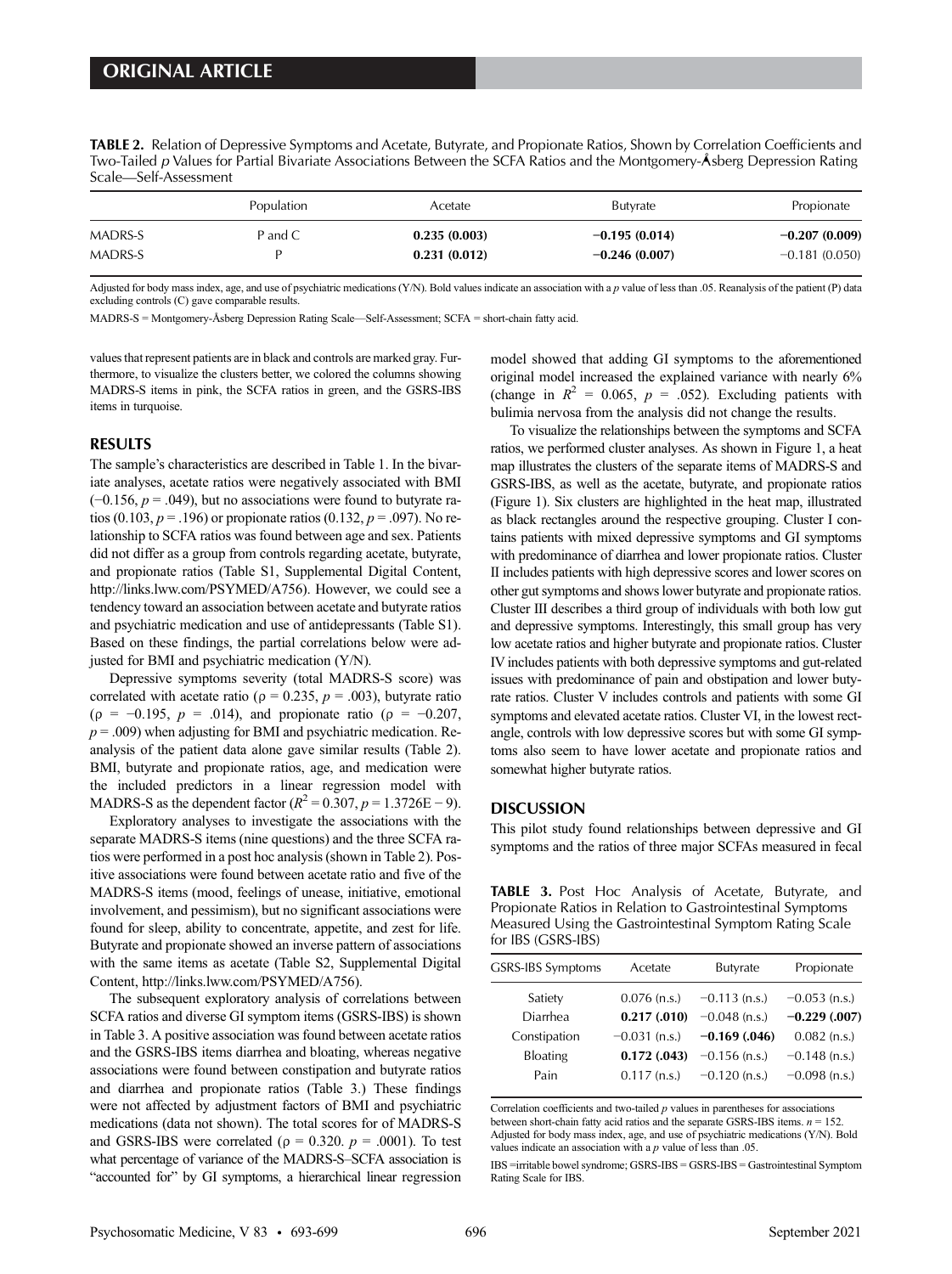

FIGURE 1. Heat map of the separate MADRS-S and GSRS-IBS items and acetate, butyrate, and propionate ratios. A heat map visualizing the relationship between individual gut and depressive symptoms and SCFA ratios. For the cluster analysis, only 137 individuals had complete data from GSRS-IBS, MADRS-S, and SCFA analysis. Orange boxes represent high levels/scores of the respective items, and purple boxes represent low levels/scores of these items. BMI levels are indicated in blue, where light blue indicates low BMI (left panel). To illustrate individual groups, patients are colored with black boxes and controls in gray boxes (right panel). The MADRS-S items are in pink, SCFAs in green, and the GSRS-IBS items in turquoise (lower panel). MADRS-S = Montgomery-Åsberg Depression Rating Scale—Self-Assessment; GSRS-IBS = Gastrointestinal Symptom Rating Scale for Irritable Bowel Syndrome; SCFA = short-chain fatty acid; BMI = body mass index. Color image is available online only at [www.psychosomaticmedicine.org.](http://www.psychosomaticmedicine.org)

material from a mixed cohort of young adults with and without psychiatric diagnoses. These associations were independent from BMI and psychiatric medication. Furthermore, exploration of the data revealed groups of individuals with depressive symptoms, GI symptoms alone, or in combination may show shifts in SCFA ratios with relevance for both patients and controls.

Our results indicate that shifts in SCFA ratios are associated with both IBS and depression. We have previously explored the correlation between GI and depressive symptoms in young adults and shown high correlations (5). Our results indicate that the associations between SCFAs and depressive symptoms are both stronger than and independent from GI symptoms. A bidirectional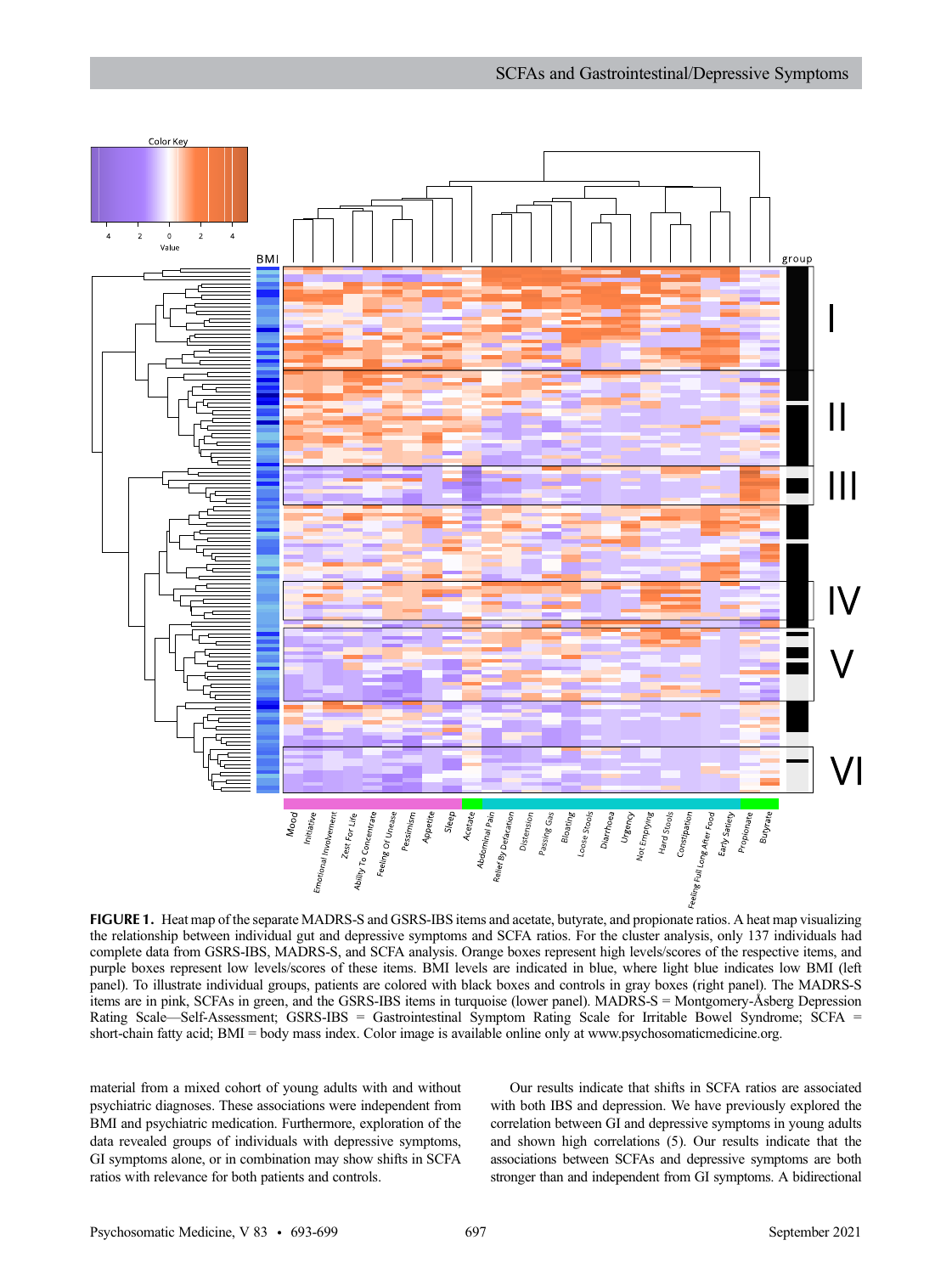interaction between gut symptoms and the brain mediated by the gut microbiota and their respective metabolites has been proposed (32–34). SCFAs in addition to local influences on epithelial cells (35) activate G protein–coupled receptors (36) and are involved in neurotransmitter production (37). Moreover, SCFAs can penetrate the blood-brain barrier (38). Differences in the SCFA composition, because of changes in microbiota, correlate with neural activity and brain structure in humans, as assessed by functional and structural magnetic resonance imaging (39).

Although studies examining SCFAs differ in their design by measuring different populations, feces, or blood and calculating absolute or relative levels, which makes comparison between studies more difficult, some findings are consistent. Our study showed that acetate and butyrate are associated with depressive and GI symptoms, but the relationships seem to go in opposite directions. In agreement with earlier work, acetate was positively correlated with BMI in our material. Elevated levels of acetate in feces have been shown to be associated with obesity in several studies and were recently summarized in a meta-analysis but do not reach significance after corrections for cofactors in other studies on older populations (40). The relationship between depressive and GI symptoms was independent from BMI in this young adult population, raising an interesting hypothesis that these symptoms in combination with SCFA disruption may predispose for future metabolic syndrome and obesity in later life. The negative association between butyrate ratio and depressive GI symptoms in this study was weak and is in line with earlier findings and proposed positive impact of butyrate on health (41). These findings raise questions as to the potential future therapies. Oral administration of butyrate has been suggested to be beneficial for a wide spectrum of diseases, ranging from metabolic diseases to colorectal cancers (42). Fiber-rich diets such as the "Mediterranean style" diet are also reported to increase butyrate and, in theory, may reduce the risk of several diseases linked to aging and the immune system (43). As we can conclude from the clustering data, several groups of individuals with different combinations of SCFA distribution, depressive, and or GI symptoms exist. Whether symptoms in these groups respond to dietary or supplement-based interventions in a uniform or differential manner remains to be seen. Some indications of highly individual reactions to dietary interventions are emerging (44).

The present study has some limitations. The sample is small, and individuals with psychiatric morbidity are overrepresented. The management of samples during collection may have varied between individuals; however, our previous data show that the use of SCFA ratios instead of absolute values reduced the influence of time and temperature on the results (31). Furthermore, dietary intake is also an important contributor to SCFA levels, and we do not have information on dietary pattern. An assessment of systemic SCFA concentrations was not conducted and would be interesting for future studies. A strength of the study is the use of dimensional measures of depressive and GI symptoms, and we have a full range of depressive symptoms represented in the cohort of young adults. The recruitment base was an ambulatory care unit within general psychiatry in a university town; most patients were therefore students, as were the controls. Patients with severe autism spectra disorders, severe eating disorders, or psychosis are not represented because they are generally referred to other units.

This study demonstrates clear interactions between psychiatric and GI symptoms with SCFA composition in young adults with primarily affective and/or anxiety disorders and controls without a psychiatric diagnosis. Biological heterogeneity exists within psychiatric diagnostic groups; this study provides insight into the potential beneficial effects after dietary interventions among potential subgroups with high acetate and low butyrate and propionate ratios, which should be further explored.

The authors thank Ulla Nordén for her excellent research assistance, Hans Arinell for excellent statistical advice, and Uppsala Biobank for collaboration with the sample management.

Source of Funding and Conflicts of Interest: This work was supported by a grant from the Ekhaga Foundation. Material collection was supported by grants from Märta och Nicke Näsvells fund, Stiftelsen Söderström–Königska sjukhemmet, Swedish Medical Association, and Medical Training and Research Agreement (ALF) Funds from Uppsala University Hospital. The funders had no role in study design, data collection, analysis and interpretation, decision to publish, or preparation of the manuscript. The authors declare no conflicts of interest.

## **REFERENCES**

- 1. World Health Organization. Depression and Other Common Mental Disorders: Global Health Estimates. Geneva, Switzerland: WHO; 2017. Licence: CC BY-NC-SA 30 IGO.
- 2. Gotlib IH, Hammen CL. Handbook of Depression. 2nd ed. New York NY: The Guilford Press; 2009.
- 3. Cheung SG, Goldenthal AR, Uhlemann AC, Mann JJ, Miller JM, Sublette ME. Systematic review of gut microbiota and major depression. Front Psych 2019;10:34.
- 4. Dunlop SP, Coleman NS, Blackshaw E, Perkins AC, Singh G, Marsden CA, Spiller RC. Abnormalities of 5-hydroxytryptamine metabolism in irritable bowel syndrome. Clin Gastroenterol Hepatol 2005;3:349–57.
- 5. Soderquist F, Syk M, Just D, Kurbalija Novicic Z, Rasmusson AJ, Hellstrom PM, Ramklint M, Cunningham JL. A cross-sectional study of gastrointestinal symptoms, depressive symptoms and trait anxiety in young adults. BMC Psychiatry 2020;20:535.
- 6. Soderquist F, Sundberg I, Ramklint M, Widerstrom R, Hellstrom PM, Cunningham JL. The relationship between daytime salivary melatonin and gastrointestinal symptoms in young adults seeking psychiatric care. Psychosom Med 2019;81:51–6.
- 7. Sundberg I, Ramklint M, Stridsberg M, Papadopoulos FC, Ekselius L, Cunningham JL. Salivary melatonin in relation to depressive symptom severity in young adults. PLoS One 2016;11:e0152814.
- 8. Galland L. The gut microbiome and the brain. J Med Food 2014;17:1261–72.
- 9. Dean J, Keshavan M. The neurobiology of depression: an integrated view. Asian J Psychiatr 2017;27:101–11.
- 10. Ming X, Chen N, Ray C, Brewer G, Kornitzer J, Steer RA. A gut feeling: a hypothesis of the role of the microbiome in attention-deficit/hyperactivity disorders. Child Neurol Open 2018;5:2329048X18786799.
- 11. Ait-Belgnaoui A, Durand H, Cartier C, Chaumaz G, Eutamene H, Ferrier L, Houdeau E, Fioramonti J, Bueno L, Theodorou V. Prevention of gut leakiness by a probiotic treatment leads to attenuated HPA response to an acute psychological stress in rats. Psychoneuroendocrinology 2012;37:1885–95.
- 12. Weger M, Sandi C. High anxiety trait: a vulnerable phenotype for stress-induced depression. Neurosci Biobehav Rev 2018;87:27–37.
- 13. Kano M, Muratsubaki T, Van Oudenhove L, Morishita J, Yoshizawa M, Kohno K, Yagihashi M, Tanaka Y, Mugikura S, Dupont P, Ly HG, Takase K, Kanazawa M, Fukudo S. Altered brain and gut responses to corticotropin-releasing hormone (CRH) in patients with irritable bowel syndrome. Sci Rep 2017;7:12425.
- 14. Overman EL, Rivier JE, Moeser AJ. CRF induces intestinal epithelial barrier injury via the release of mast cell proteases and TNF-alpha. PLoS One 2012;7:e39935.
- 15. Ohman L, Tornblom H, Simren M. Crosstalk at the mucosal border: importance of the gut microenvironment in IBS. Nat Rev Gastroenterol Hepatol 2015;12:36–49.
- 16. Piche T, Barbara G, Aubert P, Bruley des Varannes S, Dainese R, Nano JL, Cremon C, Stanghellini V, De Giorgio R, Galmiche JP, Neunlist M. Impaired intestinal barrier integrity in the colon of patients with irritable bowel syndrome: involvement of soluble mediators. Gut 2009;58:196–201.
- 17. Smith PM, Howitt MR, Panikov N, Michaud M, Gallini CA, Bohlooly YM, Glickman JN, Garrett WS. The microbial metabolites, short-chain fatty acids, regulate colonic Treg cell homeostasis. Science 2013;341:569–73.